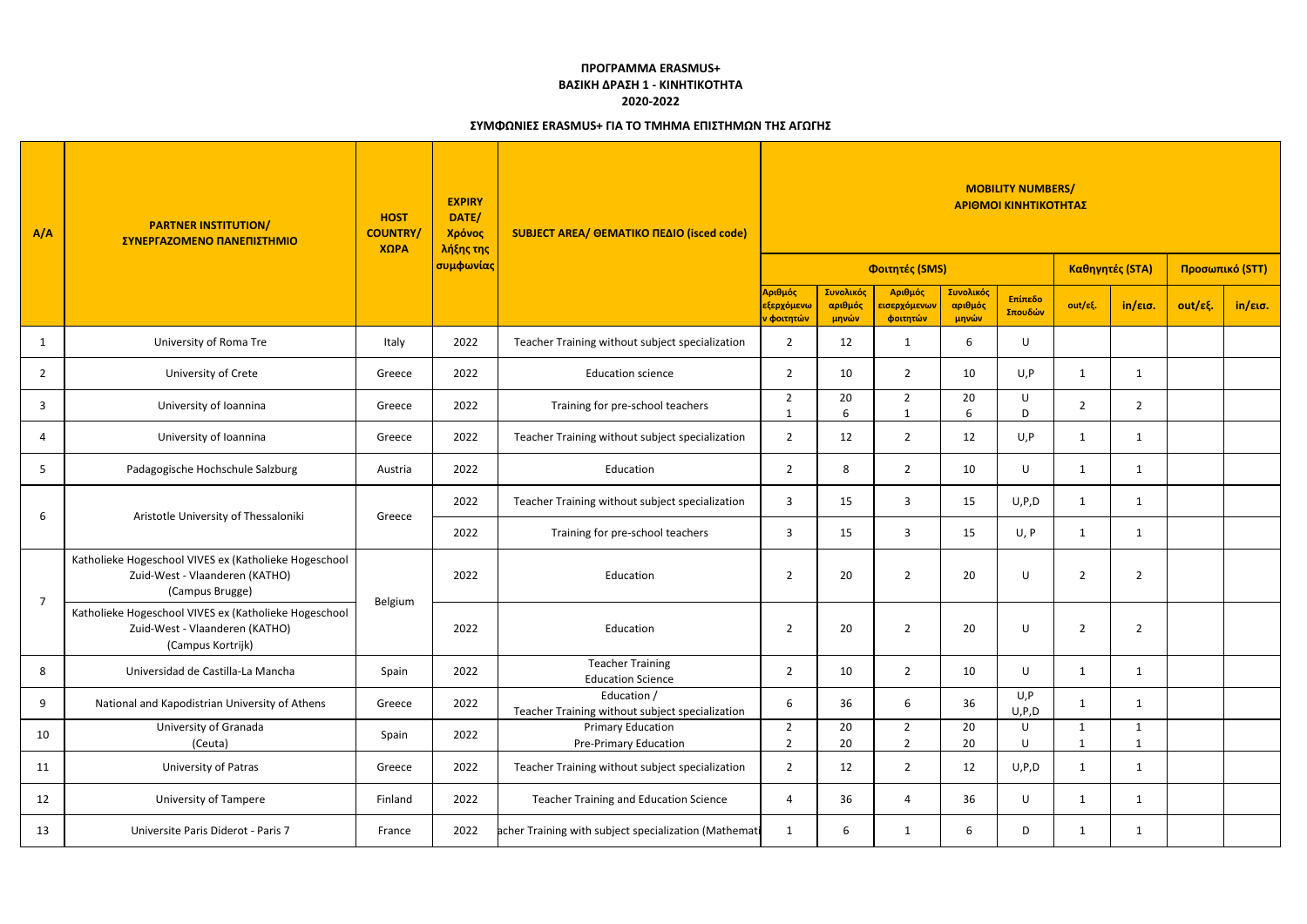| 14 | University of Latvia                                                                                                                            | Latvia    | 2022 | Education                                                              | $\overline{2}$ | 20       | $\overline{2}$ | 20       | U       |   |              |  |
|----|-------------------------------------------------------------------------------------------------------------------------------------------------|-----------|------|------------------------------------------------------------------------|----------------|----------|----------------|----------|---------|---|--------------|--|
| 15 | Univestiy of Eastern Finland                                                                                                                    | Finland   | 2022 | <b>Teacher Training and Education Science</b>                          | 4              | 40       | 4              | 40       | U       |   | -1           |  |
| 16 | Riga Teacher Training and Educational Management<br>Academy                                                                                     | Latvia    | 2022 | Education                                                              | 2              | 10       | $\overline{2}$ | 10       | U, P    |   |              |  |
| 17 | Universidad Rey Juan Carlos                                                                                                                     | Spain     | 2022 | <b>Teacher Training and Education Science</b>                          | 2 or 4         | 18 or 20 | 2 or 4         | 18 or 20 | U       |   |              |  |
| 18 | Instituto de Estudos Superiores de Fafe (Escola Superior<br>de Educacao de Fafe) (Συνχωνεύτηκε με το Escola<br>Superior de Tecnologias de Fafe) | Portugal  | 2022 | Education                                                              | $\overline{2}$ | 20       | $\overline{2}$ | 20       | U, P    |   |              |  |
| 19 | Universitat Wien                                                                                                                                | Austria   | 2022 | Education                                                              | $\overline{3}$ | 30       | 3              | 30       | U, P    |   |              |  |
| 20 | Universidad de Valladolid                                                                                                                       | Spain     | 2022 | <b>Teacher Training and Education Science</b>                          | $\overline{2}$ | 10       | $\overline{2}$ | 10       | U       |   |              |  |
| 21 | University of Thessaly                                                                                                                          | Greece    | 2022 | <b>Pre-School Education</b>                                            | $\overline{2}$ | 10       | $\overline{2}$ | 10       | U, P, D |   | 1            |  |
| 22 | University of Thessaly                                                                                                                          | Greece    | 2022 | Teacher training and Education science (primary)                       | 4              | 20       | 4              | 20       | U, P, D |   |              |  |
| 23 | PH WIEN                                                                                                                                         | Austria   | 2022 | Education                                                              | $\overline{2}$ | 10       | $\overline{2}$ | 10       | U, P    |   |              |  |
| 24 | Universita Degli Studi di modena E Reggio Emilia                                                                                                | Italy     | 2022 | Education                                                              | $\overline{2}$ | 12       | $\overline{2}$ | 12       | U, P, D |   | -1           |  |
| 25 | University of Patras                                                                                                                            | Greece    | 2022 | Training for pre-school teachers                                       | 6              | 24       | 6              | 24       | U, P, D |   | Δ            |  |
| 34 | Democritus University of Thrace                                                                                                                 | Greece    | 2022 | Teacher Training without subject specialization<br>(Primary Education) | $\overline{2}$ | 18       | $\overline{2}$ | 18       | U       |   |              |  |
| 35 | Panepistimio Ditikis Makedonias                                                                                                                 | Greece    | 2022 | Teacher Training without subject specialization                        | 5              | 25       | 5              | 25       | U, P    |   | -1           |  |
| 37 | <b>International Hellenic University</b><br>(Ex Alexander Technological Educational Institute)                                                  | Greece    | 2022 | Training for pre-school teachers                                       | $\overline{2}$ | 12       | $\overline{2}$ | 12       | U       |   |              |  |
| 38 | University of Western Macedonia                                                                                                                 | Greece    | 2022 | Training for pre-school teachers                                       | $\overline{3}$ | 15       | $\mathbf{3}$   | 15       | U       |   |              |  |
| 39 | Panepistimio Peloponissou                                                                                                                       | Greece    | 2022 | Teacher Training without subject specialization                        | $\overline{2}$ | 18       | $\overline{2}$ | 18       | U, P    | 1 | 1            |  |
| 40 | Padagogische Hochschule Freiburg                                                                                                                | Germany   | 2022 | Teacher Training without subject specialization                        | $\overline{2}$ | 20       | $\overline{2}$ | 20       | U       |   | -1           |  |
| 41 | Siaulai University                                                                                                                              | Lithuania | 2022 | Teacher training<br><b>Education science</b>                           | $\overline{2}$ | 10       | $\overline{2}$ | 10       | U       |   | -1           |  |
| 42 | University of Aegean                                                                                                                            | Greece    | 2022 | <b>Education, Teacher training</b>                                     | $\overline{2}$ | 20       | $\overline{2}$ | 20       | U, P, D |   | 1            |  |
| 43 | <b>Nottingham Trent University</b>                                                                                                              | UK        | 2022 | Education                                                              |                |          |                |          |         |   | $\mathbf 1$  |  |
| 47 | University of Crete                                                                                                                             | Greece    | 2022 | Training for pre-school teachers                                       | $\overline{2}$ | 10       | $\overline{2}$ | 10       | U, P    |   |              |  |
| 49 | University of Stirling                                                                                                                          | UK        | 2022 | Teacher Training without subject specialization                        |                |          |                |          |         | 1 | -1           |  |
| 50 | University of Granada<br>(Centro de Magisterio La Inmaculada)                                                                                   | Spain     | 2022 | <b>Teaching and Training</b>                                           | $\overline{2}$ | 10       | $\overline{2}$ | $10\,$   | U       |   | $\mathbf{1}$ |  |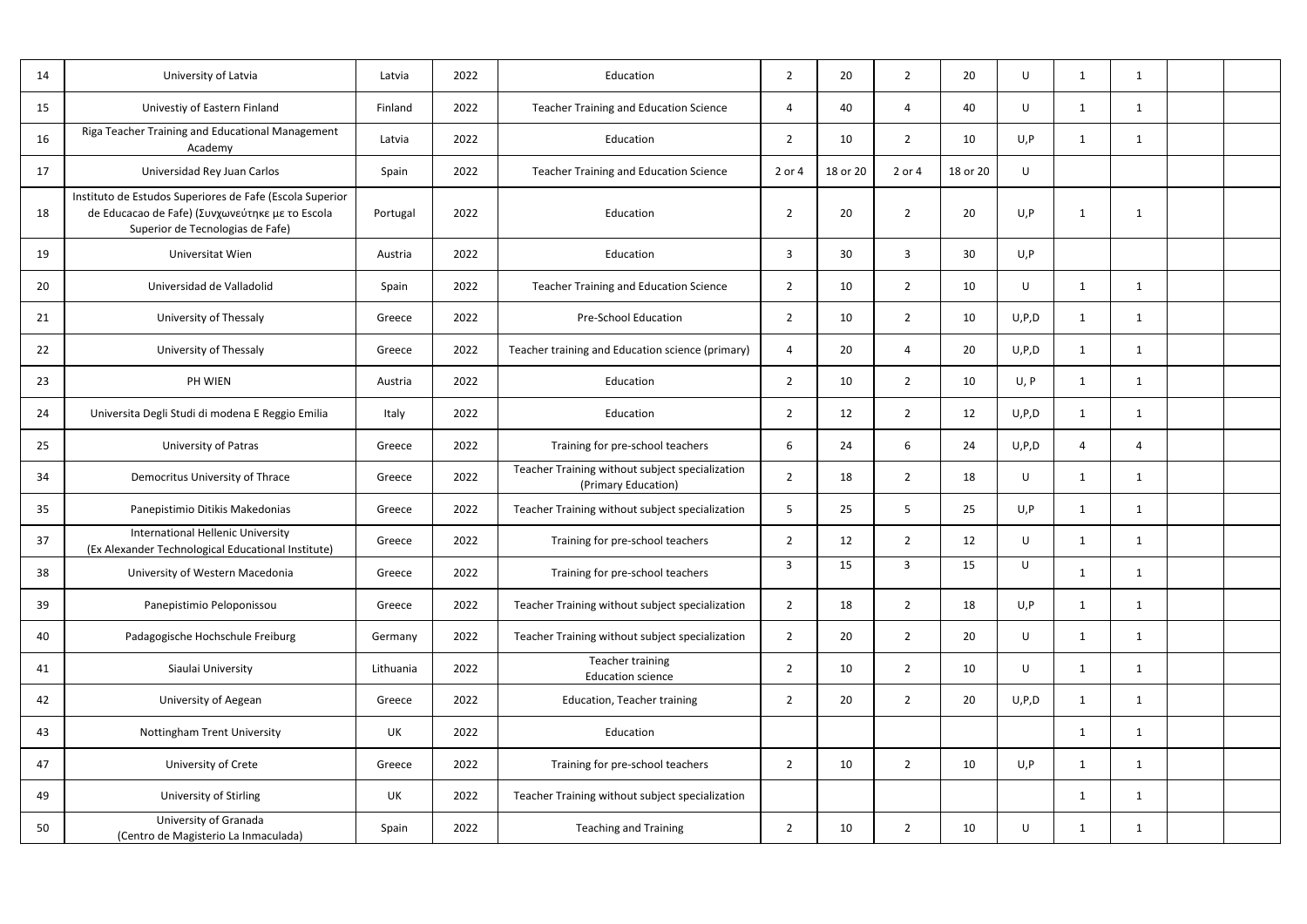| 52 | National and Kapodistrian University of Athens        | Greece      | 2022 | Teacher Training with subject specialization<br>(mathematics)-<br>AGREEMENT VALID ONLY FOR THE EXCHANGE OF<br>STAFF AND STUDENTS AT THE MASTER<br>PROGRAMME "Didactics and Methodology of<br>Mathematics" | $\overline{2}$                  | 10              | $\overline{2}$                   | 10       | P         | 1              | -1             |  |
|----|-------------------------------------------------------|-------------|------|-----------------------------------------------------------------------------------------------------------------------------------------------------------------------------------------------------------|---------------------------------|-----------------|----------------------------------|----------|-----------|----------------|----------------|--|
| 53 | Angel Kanchev" University of Ruse                     | Bulgaria    | 2022 | Education                                                                                                                                                                                                 |                                 |                 |                                  |          |           | 1              | 1              |  |
| 55 | Roskilde University                                   | Denmark     | 2022 | Education                                                                                                                                                                                                 |                                 |                 |                                  |          |           | 1              |                |  |
| 56 | UNIVERSIDAD AUTÓNOMA DE MADRID                        | Spain       | 2022 | Teacher Training without subject specialization                                                                                                                                                           |                                 |                 |                                  |          |           | 1              |                |  |
| 57 | <b>UPPSALA UNIVERSITY</b>                             | Sweden      | 2022 | Education                                                                                                                                                                                                 | $\overline{2}$<br>$\mathcal{P}$ | 10<br>10        | $\overline{2}$<br>$\overline{2}$ | 10<br>10 | U<br>D    |                |                |  |
| 58 | Universitat Wien                                      | Austria     | 2022 | <b>Education science</b>                                                                                                                                                                                  |                                 |                 |                                  |          |           | $\mathbf{1}$   | -1             |  |
| 60 | University College of Teacher Education Lower Austria | Austria     | 2022 | Teacher Training without subject specialization                                                                                                                                                           | $\overline{2}$                  | 10              | $\overline{2}$                   | 10       | U, P      | 1              |                |  |
| 61 | University of Tartu                                   | Estonia     | 2022 | Education                                                                                                                                                                                                 | $\overline{2}$<br>-1            | 10<br>5         | $\overline{2}$<br>1              | 10<br>5  | U<br>D    | $\overline{2}$ | $\overline{2}$ |  |
| 62 | Aristotle University of Thessaloniki                  | Greece      | 2022 | Education                                                                                                                                                                                                 | $\overline{2}$                  | 12              | $\overline{2}$                   | 12       | U, P, D   | 1              | -1             |  |
| 64 | University of Granada                                 | Spain       | 2022 | Teacher Training without subject specialization                                                                                                                                                           | 3                               | 15              | $\overline{3}$                   | 15       | U         |                |                |  |
| 66 | Universita Degli Studi di Roma<br>Foro Italico        | Italy       | 2022 | Teacher Training with subject specialization(sports)                                                                                                                                                      | $\overline{2}$                  | 10              | $\overline{2}$                   | 10<br>5  | U         | 1              |                |  |
| 67 | University of Zagreb                                  | Croatia     | 2022 | Teacher Training with subject specialization                                                                                                                                                              | $\overline{2}$                  | 10              | $\overline{2}$                   | 10       | U         | 1              | 1              |  |
| 68 | Pädagogische Hochschule Ludwigsburg                   | Germany     | 2022 | Teacher Training without subject specialization                                                                                                                                                           | $\overline{2}$                  | 12              | $\overline{2}$                   | 12       | U, P      |                |                |  |
| 69 | ASPETE (School of Pedagogical & Technological         | Greece      | 2022 | Teacher Training without subject specialization                                                                                                                                                           | $\overline{2}$                  | 10              | $\overline{2}$                   | 10       | U         | $\mathbf{1}$   | 1              |  |
|    | Education)                                            |             |      | Teacher Training with subject specialization                                                                                                                                                              |                                 |                 |                                  |          |           |                |                |  |
| 71 | <b>University of Maribor</b>                          | Slovenia    | 2022 | <b>Education Science</b>                                                                                                                                                                                  | $\overline{2}$                  | 10              | $\overline{2}$                   | 10       | U, P      | $\mathbf{1}$   | -1             |  |
| 72 | Vilnius University of Applied Sciences                | Lithuania   | 2022 | Education                                                                                                                                                                                                 | $\overline{2}$                  | 10              | $\overline{2}$                   | 10       | $\sf U$   | $\mathbf{1}$   | 1              |  |
| 73 | Universitat Autonoma de Barcelona                     | Spain       | 2022 | Education                                                                                                                                                                                                 |                                 |                 |                                  |          |           | $\mathbf{1}$   | 1              |  |
| 74 | University of Cadiz                                   | Spain       | 2022 | Education                                                                                                                                                                                                 | $\overline{2}$                  | 10              | $\overline{2}$                   | 10       | U         | $\mathbf{1}$   | 1              |  |
| 75 | Oslo Metropolitan University                          | Norway      | 2022 | Education                                                                                                                                                                                                 | 3                               | 15              | $\overline{3}$                   | 15       | U, P      | $2^{\circ}$    | $\overline{2}$ |  |
| 76 | University of Groningen                               | Netherlands | 2022 | Education                                                                                                                                                                                                 | $\overline{2}$                  | 10 <sup>°</sup> | $\overline{2}$                   | 10       | P, D<br>D | $\mathbf{1}$   | -1             |  |
| 79 | University of Ljubljana                               | Slovenia    | 2022 | Education                                                                                                                                                                                                 | 4                               | 20              | $\overline{4}$                   | 20       | U, P, D   | $\overline{2}$ | $\overline{2}$ |  |